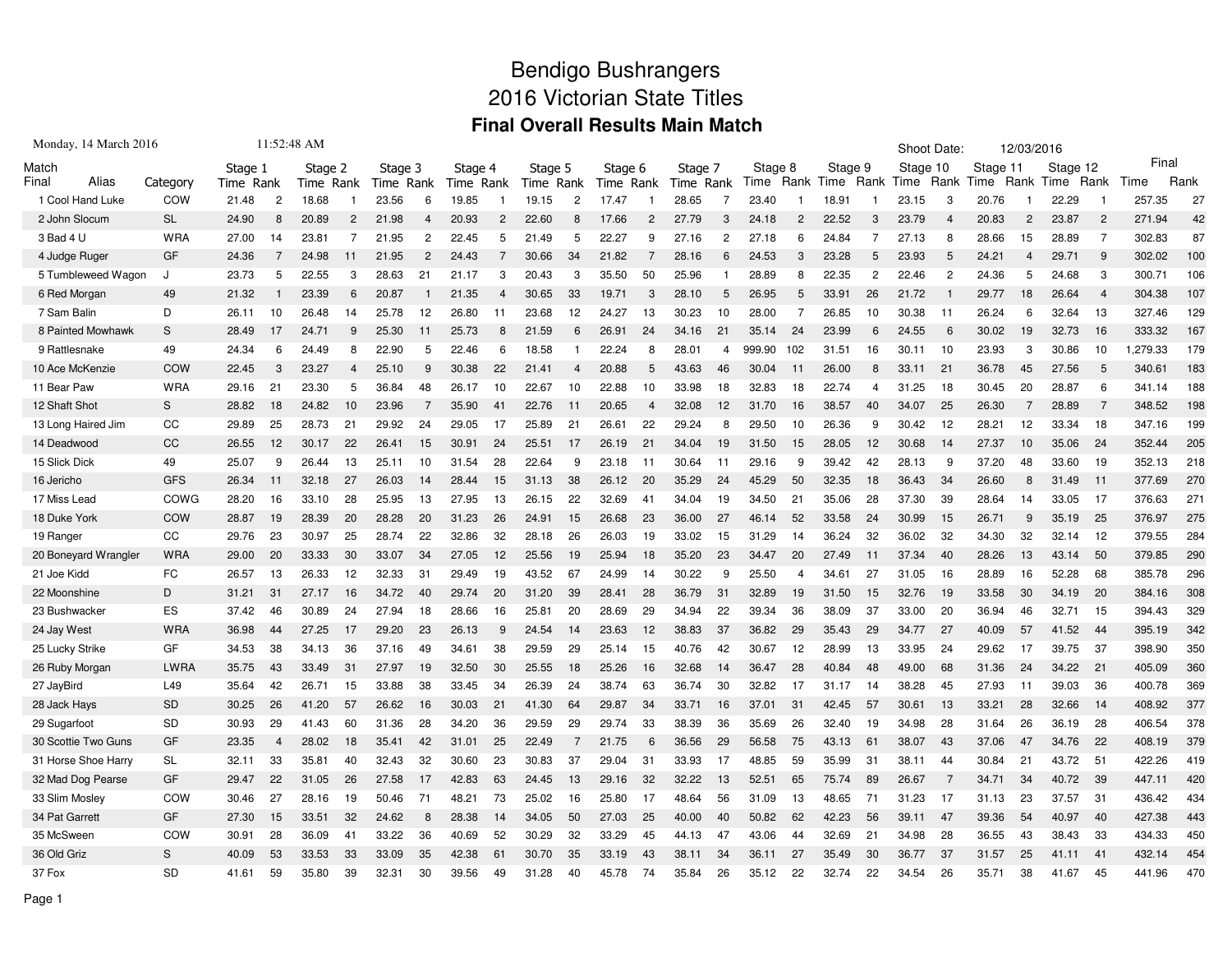## Bendigo Bushrangers 2016 Victorian State Titles **Final Overall Results Main Match**

| Monday, 14 March 2016     |             |           | 11:52:48 AM |           |    |           |    |           |    |         |      |           |    |         |      |         |                |         | Shoot Date: |          |      | 12/03/2016 |      |           |      |          |      |
|---------------------------|-------------|-----------|-------------|-----------|----|-----------|----|-----------|----|---------|------|-----------|----|---------|------|---------|----------------|---------|-------------|----------|------|------------|------|-----------|------|----------|------|
| Match                     |             | Stage 1   |             | Stage 2   |    | Stage 3   |    | Stage 4   |    | Stage 5 |      | Stage 6   |    | Stage 7 |      | Stage 8 |                | Stage 9 |             | Stage 10 |      | Stage 11   |      | Stage 12  |      | Final    |      |
| Alias<br>Final            | Category    | Time Rank |             | Time Rank |    | Time Rank |    | Time Rank |    | Time    | Rank | Time Rank |    | Time    | Rank | Time    | Rank           | Time    | Rank        | Time     | Rank | Time       | Rank | Time      | Rank | Time     | Rank |
| 38 Tex Cymabal            | 49          | 34.91     | 40          | 142.05    | 91 | 35.84     | 44 | 31.23     | 26 | 28.30   | 27   | 27.24     | 26 | 35.69   | 25   | 40.52   | -39            | 46.15   | 68          | 33.50    | 22   | 32.85      | 27   | 41.27     | 42   | 529.55   | 477  |
| 39 Tony Diablo            | 49          | 35.00     | 41          | 36.62     | 46 | 35.18     | 41 | 40.76     | 53 | 39.26   | 60   | 30.13     | 35 | 48.51   | 55   | 38.05   | 32             | 33.41   | 23          | 35.38    | 30   | 35.89      | 40   | 34.84     | 23   | 443.03   | 479  |
| 40 RusLer                 | 49          | 38.35     | 47          | 34.66     | 37 | 33.74     | 37 | 31.65     | 29 | 26.22   | 23   | 32.47     | 39 | 38.13   | 35   | 36.84   | 30             | 41.20   | 49          | 43.67    | 58   | 47.53      | 73   | 35.47     | 26   | 439.93   | 483  |
| 41 Arizona Pearl          | LS          | 34.75     | 39          | 47.89     | 73 | 31.34     | 27 | 33.42     | 33 | 28.96   | 28   | 31.05     | 36 | 58.42   | 68   | 40.02   | 37             | 41.33   | 51          | 37.76    | 41   | 35.22      | 37   | 38.20     | 32   | 458.36   | 502  |
| 42 Little Joe D           | GF          | 33.15     | 35          | 35.64     | 38 | 30.05     | 25 | 38.35     | 45 | 29.92   | 31   | 35.66     | 51 | 40.57   | 41   | 35.26   | 25             | 43.87   | 62          | 41.75    | 52   | 51.42      | 77   | 35.48     | 27   | 451.12   | 509  |
| 43 Pilgrim                | ES          | 33.53     | 36          | 36.99     | 48 | 40.12     | 58 | 35.01     | 40 | 46.02   | 68   | 28.95     | 30 | 59.78   | 69   | 42.60   | 42             | 33.87   | 25          | 36.27    | 33   | 33.84      | 31   | 36.39     | 29   | 463.37   | 509  |
| 44 Mollie Johnson         | <b>LWRA</b> | 31.00     | 30          | 41.47     | 61 | 32.29     | 29 | 34.06     | 35 | 27.14   | 25   | 28.00     | 27 | 39.50   | 38   | 44.50   | 48             | 40.21   | 46          | 49.19    | 70   | 38.19      | 49   | 44.95     | 52   | 450.50   | 510  |
| 45 Weasel                 | S           | 29.86     | 24          | 40.53     | 55 | 35.50     | 43 | 42.29     | 60 | 31.41   | 41   | 32.66     | 40 | 37.15   | 33   | 38.24   | 33             | 41.38   | 52          | 41.76    | 53   | 38.88      | 51   | 40.32     | 38   | 449.98   | 523  |
| 46 Murky Mick             | S           | 32.03     | 32          | 39.13     | 53 | 38.34     | 54 | 41.05     | 54 | 37.21   | 54   | 31.70     | 37 | 41.91   | 44   | 35.13   | 23             | 32.44   | 20          | 38.04    | 42   | 38.94      | 52   | 47.26     | 58   | 453.18   | 523  |
| 47 Panhandle              | S           | 53.58     | 77          | 36.40     | 43 | 32.84     | 33 | 34.71     | 39 | 30.72   | 36   | 36.45     | 54 | 42.92   | 45   | 49.77   | 60             | 36.64   | 34          | 36.52    | 36   | 34.47      | 33   | 38.50     | -34  | 463.52   | 524  |
| 48 Moondyne Joe           | COW         | 40.41     | 55          | 33.20     | 29 | 48.45     | 70 | 39.17     | 48 | 32.69   | 44   | 32.26     | 38 | 45.09   | 51   | 40.29   | 38             | 31.96   | 17          | 44.89    | 60   | 38.51      | 50   | 38.79     | 35   | 465.71   | 535  |
| 49 Pot Shot Pete          | <b>BW</b>   | 32.14     | 34          | 39.60     | 54 | 34.30     | 39 | 32.73     | 31 | 32.71   | 45   | 37.69     | 62 | 63.45   | 71   | 38.83   | 35             | 39.85   | 44          | 42.41    | 54   | 30.96      | 22   | 42.67     | 48   | 467.34   | 539  |
| 50 Doc Holliday           | GF          | 34.13     | 37          | 30.63     | 23 | 31.33     | 26 | 37.96     | 43 | 33.17   | 48   | 36.70     | 56 | 49.62   | 60   | 56.44   | 73             | 36.52   | 33          | 36.45    | 35   | 35.21      | 36   | 54.20     | 73   | 472.36   | 543  |
| 51 Cheyenne Jack          | L49         | 39.21     | 50          | 36.42     | 44 | 41.70     | 61 | 39.11     | 47 | 40.20   | 61   | 36.90     | 59 | 41.85   | 43   | 46.20   | 53             | 42.74   | 59          | 35.82    | 31   | 42.25      | 62   | 36.72     | 30   | 479.12   | 600  |
| 52 Stan Wellback          | CC          | 50.56     | 72          | 33.80     | 35 | 39.92     | 57 | 29.44     | 18 | 31.90   | 42   | 36.36     | 53 | 36.84   | 32   | 48.76   | 58             | 40.61   | 47          | 48.66    | 67   | 46.23      | 70   | 45.99     | 57   | 489.07   | 608  |
| 53 Sambucca Kid           | ES          | 38.83     | 49          | 38.31     | 51 | 36.66     | 46 | 43.14     | 64 | 33.21   | 49   | 40.08     | 66 | 45.56   | 52   | 47.06   | 55             | 39.83   | 43          | 45.45    | 62   | 33.38      | 29   | 42.09     | 46   | 483.60   | 612  |
| 54 Lady McGinty           | LS          | 38.58     | 48          | 42.57     | 64 | 37.81     | 51 | 42.13     | 59 | 32.78   | 46   | 32.72     | 42 | 56.72   | 66   | 44.20   | 47             | 44.66   | 64          | 41.39    | 50   | 34.94      | 35   | 42.98     | 49   | 491.48   | 621  |
| 55 Broken Knee            | D           | 40.01     | 52          | 37.88     | 49 | 36.65     | 45 | 40.68     | 51 | 32.92   | 47   | 40.10     | 67 | 44.45   | 48   | 47.51   | 56             | 41.47   | 53          | 40.69    | 49   | 46.94      | 72   | 41.35     | 43   | 490.65   | 632  |
| 56 Trixie Belle           | COWG        | 40.48     | 57          | 38.47     | 52 | 38.31     | 53 | 43.76     | 65 | 36.45   | 53   | 33.24     | 44 | 65.17   | 73   | 45.05   | 49             | 38.26   | 38          | 36.98    | 38   | 35.76      | 39   | 55.06     | 74   | 506.99   | 635  |
| 57 Double Barrel Dave     | <b>WRA</b>  | 48.47     | 67          | 38.08     | 50 | 37.73     | 50 | 38.06     | 44 | 31.99   | 43   | 34.55     | 48 | 44.55   | 49   | 41.76   | 40             | 44.37   | 63          | 47.37    | 65   | 39.93      | 55   | 49.35     | 62   | 496.21   | 636  |
| 58 Miss Mollie            | LWRA        | 42.02     | 61          | 36.89     | 47 | 70.31     | 85 | 60.97     | 84 | 40.95   | 62   | 33.33     | 46 | 44.85   | 50   | 38.72   | 34             | 41.97   | 54          | 40.36    | 48   | 41.66      | 61   | 42.09     | 46   | 534.12   | 678  |
| 59 Yosemite Sam           | CC          | 48.53     | 68          | 66.14     | 87 | 41.14     | 59 | 41.61     | 56 | 38.04   | 56   | 36.84     | 58 | 39.67   | 39   | 51.49   | 64             | 42.54   | 58          | 33.54    | 23   | 42.63      | 63   | 45.58     | 56   | 527.75   | 687  |
| 60 Hoss Doyle             | <b>SL</b>   | 41.76     | 60          | 62.07     | 84 | 50.98     | 73 | 34.26     | 37 | 110.12  | 92   | 35.79     | 52 | 36.55   | 28   | 50.88   | 63             | 37.61   | 36          | 42.96    | 55   | 39.14      | 53   | 45.05     | 54   | 587.17   | 687  |
| 61 Mollydooka             | S           | 39.39     | 51          | 42.90     | 65 | 41.61     | 60 | 41.96     | 57 | 52.19   | 79   | 49.62     | 80 | 47.91   | 54   | 42.13   | 4 <sup>1</sup> | 38.42   | 39          | 46.26    | 63   | 43.71      | 64   | 47.27     | 59   | 533.37   | 712  |
| 62 Scotchman              | 49          | 37.36     | 45          | 41.38     | 58 | 36.80     | 47 | 37.21     | 42 | 35.92   | 52   | 40.93     | 69 | 999.90  | 102  | 56.56   | 74             | 41.27   | 50          | 46.67    | 64   | 36.40      | 42   | 53.79     | 71   | 1,464.19 | 716  |
| 63 Trixie Barr            | <b>LWRA</b> | 40.54     | 58          | 44.87     | 69 | 38.73     | 56 | 58.46     | 80 | 35.18   | 51   | 39.86     | 65 | 54.38   | 64   | 42.82   | 43             | 53.42   | 77          | 43.58    | 57   | 36.36      | 41   | 51.33     | 64   | 539.53   | 725  |
| 64 Deputy Sheriff Charlie | <b>SL</b>   | 43.81     | 62          | 36.26     | 42 | 46.55     | 66 | 45.27     | 67 | 47.40   | 70   | 34.44     | 47 | 53.34   | 61   | 56.31   | 71             | 36.89   | 35          | 60.21    | 82   | 41.19      | 60   | 53.87     | 72   | 555.54   | 735  |
| 65 The Caretaker          | CB          | 40.43     | 56          | 43.25     | 67 | 42.89     | 62 | 47.01     | 71 | 38.18   | 57   | 34.79     | 49 | 64.17   | 72   | 43.85   | 46             | 39.96   | 45          | 43.71    | 59   | 46.59      | 71   | 63.84     | 81   | 548.67   | 736  |
| 66 Ned Smith              | <b>WRA</b>  | 46.73     | 65          | 41.67     | 62 | 44.43     | 64 | 41.98     | 58 | 37.87   | 55   | 37.21     | 60 | 49.03   | 58   | 46.95   | 54             | 46.52   | 69          | 52.03    | 71   | 40.35      | 58   | 51.96     | 66   | 536.73   | 740  |
| 67 Jake Lonegran          | COW         | 52.21     | 75          | 33.69     | 34 | 47.20     | 67 | 41.51     | 55 | 48.30   | 72   | 37.41     | 61 | 49.04   | 59   | 48.10   | 57             | 45.37   | 67          | 41.64    | 51   | 54.71      | 81   | 50.38     | 63   | 549.56   | 742  |
| 68 4 x Wrangler           | 49          | 63.47     | 84          | 36.48     | 45 | 74.28     | 87 | 42.46     | 62 | 47.66   | 71   | 36.77     | 57 | 57.66   | 67   | 45.73   | 51             | 38.85   | 41          | 44.97    | 61   | 40.81      | 59   | 48.21     | 60   | 577.35   | 745  |
| 69 Scarlet Assassin       | COWG        | 40.16     | 54          | 47.42     | 72 | 38.13     | 52 | 38.39     | 46 | 56.27   | 81   | 36.65     | 55 | 46.26   | 53   | 52.57   | 66             | 45.21   | 66          | 54.11    | 73   | 54.49      | 80   | 48.72     | 61   | 558.38   | 759  |
| 70 Wild Turkey            | COW         | 49.90     | 71          | 42.23     | 63 | 86.84     | 89 | 39.59     | 50 | 38.75   | 59   | 40.44     | 68 | 48.73   | 57   | 54.12   | 69             | 53.38   | 76          | 38.96    | 46   | 40.01      | 56   | 45.41     | 55   | 578.36   | 759  |
| 71 Miss Lilly Rose        | COWG        | 67.18     | 85          | 41.42     | 59 | 38.70     | 55 | 52.11     | 74 | 38.25   | 58   | 46.50     | 75 | 54.05   | 63   | 53.70   | 68             | 42.21   | 55          | 59.43    | 80   | 49.49      | 76   | 61.50     | 79   | 604.54   | 827  |
| 72 Dallas Roarke          | CG          | 49.22     | 69          | 44.15     | 68 | 44.14     | 63 | 52.31     | 75 | 51.68   | 78   | 41.82     | 72 | 66.66   | 76   | 43.66   | 45             | 53.96   | 78          | 49.02    | 69   | 46.02      | 67   | 58.01     | -77  | 600.65   | 837  |
| 73 Rawhide Ray            | FC          | 68.95     | 86          | 43.13     | 66 | 52.07     | 76 | 46.60     | 69 | 65.77   | 88   | 40.94     | 70 | 65.74   | 74   | 50.58   | 61             | 62.05   | 83          | 55.95    | 75   | 36.64      | 44   | 45.01     | 53   | 633.43   | 845  |
| 74 Ding Ringer            | S           | 51.24     | 73          | 50.26     | 77 | 44.97     | 65 | 46.63     | 70 | 41.57   | 65   | 50.47     | 81 | 56.03   | 65   | 56.42   | 72             | 52.57   | 74          | 55.66    | 74   | 48.65      | 74   | .98<br>51 | 67   | 606.45   | 857  |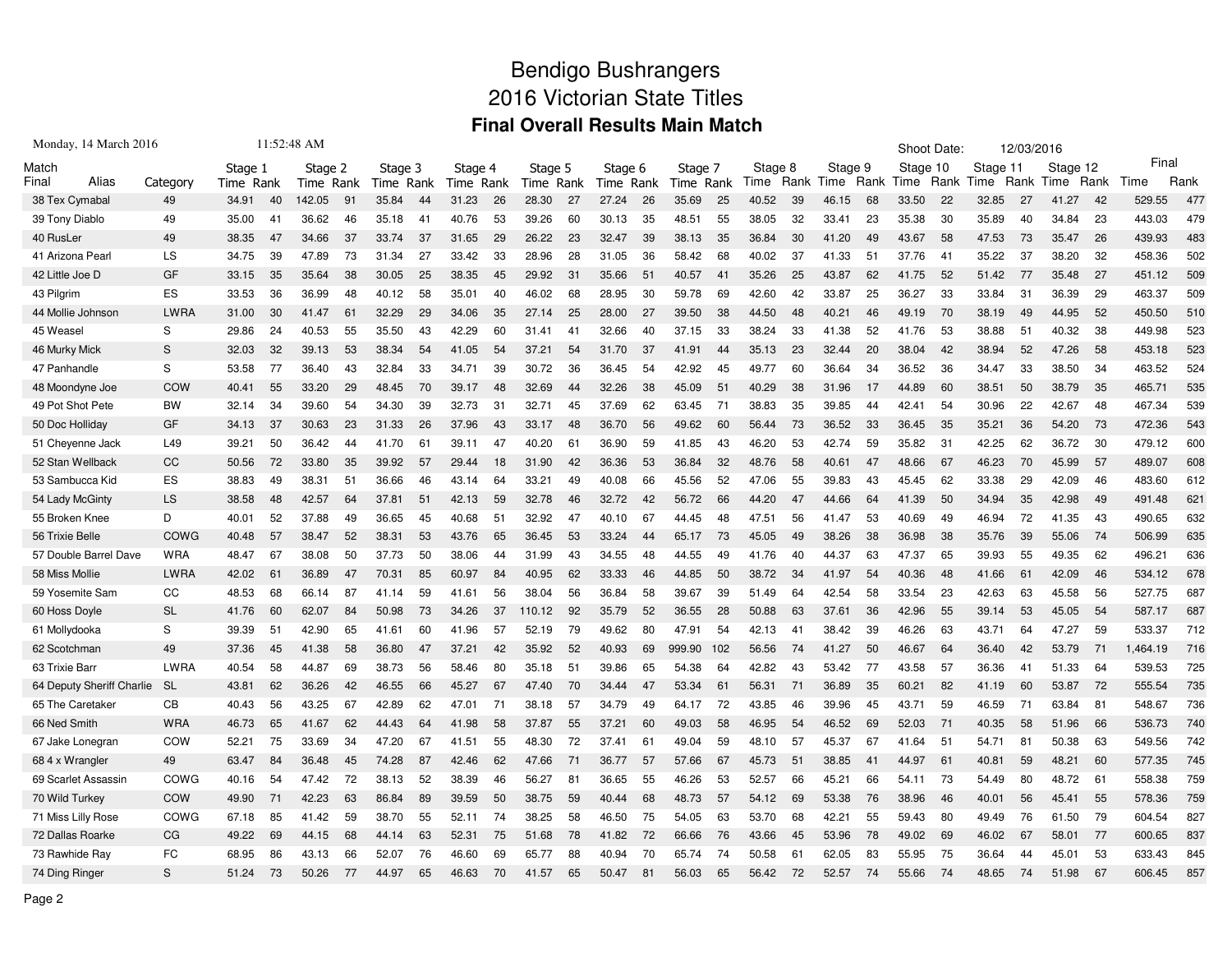## Bendigo Bushrangers 2016 Victorian State Titles **Final Overall Results Main Match**

| Monday, 14 March 2016     |            |           | 11:52:48 AM |           |    |           |    |           |    |           |    |           |    |           |    |         |      |         |    | Shoot Date: |      | 12/03/2016 |      |          |      |           |        |
|---------------------------|------------|-----------|-------------|-----------|----|-----------|----|-----------|----|-----------|----|-----------|----|-----------|----|---------|------|---------|----|-------------|------|------------|------|----------|------|-----------|--------|
| Match                     |            | Stage 1   |             | Stage 2   |    | Stage 3   |    | Stage 4   |    | Stage 5   |    | Stage 6   |    | Stage 7   |    | Stage 8 |      | Stage 9 |    | Stage 10    |      | Stage 11   |      | Stage 12 |      | Final     |        |
| Alias<br>Final            | Category   | Time Rank |             | Time Rank |    | Time Rank |    | Time Rank |    | Time Rank |    | Time Rank |    | Time Rank |    | Гimе    | Rank | Time    |    | Rank Time   | Rank | Time       | Rank | Time     | Rank | Time      | Rank   |
| 75 Judge Parker           | FC         | 87.27     | 90          | 40.78     | 56 | 52.49     | 78 | 44.74     | 66 | 49.64     | 76 | 40.96     | 71 | 95.47     | 85 | 71.36   | 85   | 48.09   | 70 | 43.28       | 56   | 88.74      | 91   | 52.52    | 69   | 715.34    | 893    |
| 76 Calamity Jane          | <b>LS</b>  | 60.61     | -81         | 63.85     | 86 | 47.34     | 68 | 54.59     | 77 | 61.56     | 84 | 45.46     | 73 | 65.84     | 75 | 68.88   | 83   | 45.11   | 65 | 56.12       | 76   | 52.45      | 78   | 55.83    | 75   | 677.64    | 921    |
| 77 Chuck Dynomite         | ES         | 60.82     | 82          | 57.02     | 80 | 48.16     | 69 | 52.35     | 76 | 42.22     | 66 | 46.89     | 76 | 69.83     | 78 | 55.35   | 70   | 52.97   | 75 | 62.97       | 85   | 66.60      | 87   | 58.39    | 78   | 673.57    | 922    |
| 78 Whiskey Lil            | CG         | 51.84     | 74          | 49.69     | 75 | 50.49     | 72 | 59.03     | 82 | 61.40     | 83 | 67.86     | 89 | 73.31     | 79 | 62.86   | -81  | 61.77   | 82 | 61.57       | 84   | 44.99      | 66   | 51.58    | 65   | 696.39    | 932    |
| 79 Grizzly Grumps         | F.         | 46.46     | 64          | 56.84     | 79 | 51.75     | 75 | 64.19     | 86 | 101.84    | 91 | 48.09     | 78 | 60.62     | 70 | 53.21   | 67   | 60.81   | 81 | 53.05       | 72   | 64.48      | 85   | 72.55    | 86   | 733.89    | 934    |
| 80 Buck Ryder             |            | 49.45     | 70          | 62.37     | 85 | 53.40     | 80 | 63.03     | 85 | 64.71     | 87 | 54.34     | 84 | 53.97     | 62 | 67.71   | 82   | 66.76   | 86 | 63.10       | 86   | 46.16      | 69   | 52.96    | 70   | 697.96    | 946    |
| 81 Miss Lucy              | LS.        | 55.17     | 79          | 59.84     | 83 | 52.77     | 79 | 55.02     | 78 | 41.00     | 63 | 47.76     | 77 | 67.65     | 77 | 71.34   | 84   | 55.82   | 79 | 60.79       | 83   | 58.94      | 82   | 68.10    | 85   | 694.20    | 949    |
| 82 Wisco Kid              | FC         | 63.43     | 83          | 46.53     | 70 | 85.07     | 88 | 60.75     | 83 | 57.02     | 82 | 38.79     | 64 | 99.98     | 87 | 82.22   | 88   | 56.40   | 80 | 58.85       | 79   | 44.67      | 65   | 64.35    | 82   | 758.06    | 951    |
| 83 MsChief                | LWRA       | 45.66     | 63          | 75.61     | 89 | 55.95     | 81 | 47.19     | 72 | 49.27     | 75 | 49.03     | 79 | 82.51     | 83 | 59.77   | 79   | 52.29   | 73 | 68.11       | 87   | 61.82      | 84   | 80.07    | 88   | 727.28    | 953    |
| 84 Bad Barry              | <b>SL</b>  | 57.02     | 80          | 56.76     | 78 | 51.16     | 74 | 58.57     | 81 | 48.92     | 74 | 51.02     | 82 | 78.36     | 81 | 60.61   | 80   | 70.26   | 88 | 58.05       | 78   | 49.33      | 75   | 64.43    | 83   | 704.49    | 954    |
| 85 Keen Eye Kendra        | COWG       | 54.88     | 78          | 49.08     | 74 | 72.01     | 86 | 57.96     | 79 | 48.32     | 73 | 51.52     | 83 | 81.41     | 82 | 59.48   | 78   | 85.38   | 91 | 47<br>.59   | 66   | 80.70      | 90   | 63.48    | 80   | 751.81    | 960    |
| 86 Rosie O'Grady          | <b>LS</b>  | 52.26     | 76          | 57.23     | 81 | 117.71    | 90 | 69.44     | 88 | 46.57     | 69 | 63.99     | 87 | 73.81     | 80 | 83.54   | 89   | 51.54   | 72 | 59.65       | 81   | 60.60      | 83   | 66.74    | 84   | 803.08    | 980    |
| 87 Captain Melville       | <b>ES</b>  | 68.95     | 86          | 50.16     | 76 | 52.27     | 77 | 69.81     | 89 | 52.46     | 80 | 62.74     | 85 | 102.63    | 89 | 73.53   | 86   | 62.20   | 84 | 85.54       | 90   | 46.03      | 68   | 57.45    | 76   | 783.77    | 986    |
| 88 Castlemaine Kid        | S          | 47.33     | 66          | 999.00    | 92 | 999.00    | 92 | 46.25     | 68 | 999.00    | 93 | 65.79     | 88 | 999.00    | 92 | 59.35   | 77   | 42.89   | 60 | 999.00      | 92   | 54.31      | 79   | 999.00   | 92   | 6,309.92  | 991    |
| 89 Shaft Shot Squaw       | <b>BWL</b> | 119.15    | 92          | 59.17     | 82 | 64.51     | 83 | 66.82     | 87 | 51.61     | 77 | 83.05     | 92 | 83.21     | 84 | 56.61   | 76   | 64.61   | 85 | 73.16       | 88   | 71.04      | 88   | 73.60    | 87   | 866.54    | 1021   |
| 90 Sam Sixkiller          | <b>WRA</b> | 77.07     | 89          | 70.73     | 88 | 56.07     | 82 | 93.13     | 91 | 61.68     | 85 | 63.58     | 86 | 97.52     | 86 | 81.87   | 87   | 85.73   | 92 | 57.60       | 77   | 65.15      | 86   | 86.85    | 90   | 896.98    | 1039   |
| 91 22 Blake               |            | 70.52     | 88          | 46.81     | 71 | 66.25     | 84 | 75.29     | 90 | 63.08     | 86 | 78.55     | 90 | 105.20    | 90 | 93.11   | 90   | 79.46   | 90 | 77.41       | 89   | 72.81      | 89   | 83.25    | 89   | 911.74    | 1046   |
| 92 Miss Pinky             | <b>LS</b>  | 109.13    | 91          | 108.53    | 90 | 122.25    | 91 | 105.81    | 92 | 79.88     | 90 | 82.35     | 91 | 162.90    | 91 | 107.45  | 91   | 141.15  | 93 | 113.05      | 91   | 102.35     | 92   | 115.87   | 91   | 1,350.72  | 1094   |
| 93 Rufus Thornton         | <b>SL</b>  | 999.00    | 93          | 999.00    | 92 | 999.00    | 92 | 999.00    | 93 | 67.30     | 89 | 999.00    | 93 | 101.74    | 88 | 999.00  | 92   | 68.51   | 87 | 999.00      | 92   | 999.00     | 93   | 999.00   | 92   | 9.228.55  | 1096   |
| 94 La Chica Pistola       | LWRA       | 999.00    | 93          | 999.00    | 92 | 999.00    | 92 | 999.00    | 93 | 999.00    | 93 | 999.00    | 93 | 999.00    | 92 | 999.00  | 92   | 999.00  | 94 | 999.00      | 92   | 999.00     | 93   | 999.00   | 92   | 11.988.00 | 1111   |
| 95 El Professor           | CC         | 999.00    | 93          | 999.00    | 92 | 999.00    | 92 | 999.00    | 93 | 999.00    | 93 | 999.00    | 93 | 999.00    | 92 | 999.00  | 92   | 999.00  | 94 | 999.00      | 92   | 999.00     | 93   | 999.00   | 92   | 11,988.00 | 1111   |
| 96 Judge Bean             | D          | 999.00    | 93          | 999.00    | 92 | 999.00    | 92 | 999.00    | 93 | 999.00    | 93 | 999.00    | 93 | 999.00    | 92 | 999.00  | 92   | 999.00  | 94 | 999.00      | 92   | 999.00     | 93   | 999.00   | 92   | 11.988.00 | 1111   |
| 97 Clyde Barrow           | COW        | 999.00    | 93          | 999.00    | 92 | 999.00    | 92 | 999.00    | 93 | 999.00    | 93 | 999.00    | 93 | 999.00    | 92 | 999.00  | 92   | 999.00  | 94 | 999.00      | 92   | 999.00     | 93   | 999.00   | 92   | 11.988.00 | 1111   |
| 98 Jeremiah Johnson       | <b>WRA</b> | 999.00    | 93          | 999.00    | 92 | 999.00    | 92 | 999.00    | 93 | 999.00    | 93 | 999.00    | 93 | 999.00    | 92 | 999.00  | 92   | 999.00  | 94 | 999.00      | 92   | 999.00     | 93   | 999.00   | 92   | 11.988.00 | - 1111 |
| 99 Yowie                  | GF         | 999.00    | 93          | 999.00    | 92 | 999.00    | 92 | 999.00    | 93 | 999.00    | 93 | 999.00    | 93 | 999.00    | 92 | 999.00  | 92   | 999.00  | 94 | 999.00      | 92   | 999.00     | 93   | 999.00   | 92   | 11.988.00 | - 1111 |
| 100 Patrick Floyd Garrett | 49         | 999.00    | 93          | 999.00    | 92 | 999.00    | 92 | 999.00    | 93 | 999.00    | 93 | 999.00    | 93 | 999.00    | 92 | 999.00  | 92   | 999.00  | 94 | 999.00      | 92   | 999.00     | 93   | 999.00   | 92   | 11.988.00 | - 1111 |
| 101 Zeralda James         | LS         | 999.00    | 93          | 999.00    | 92 | 999.00    | 92 | 999.00    | 93 | 999.00    | 93 | 999.00    | 93 | 999.00    | 92 | 999.00  | 92   | 999.00  | 94 | 999.00      | 92   | 999.00     | 93   | 999.00   | 92   | 11.988.00 | - 1111 |
| 102 Jesse James           | GF         | 999.90    | 102         | 999.00    | 92 | 999.00    | 92 | 999.00    | 93 | 999.00    | 93 | 999.00    | 93 | 999.00    | 92 | 999.00  | 92   | 999.00  | 94 | 999.00      | 92   | 999.00     | 93   | 999.00   | 92   | 11,988.90 | 1120   |
|                           |            |           |             |           |    |           |    |           |    |           |    |           |    |           |    |         |      |         |    |             |      |            |      |          |      |           |        |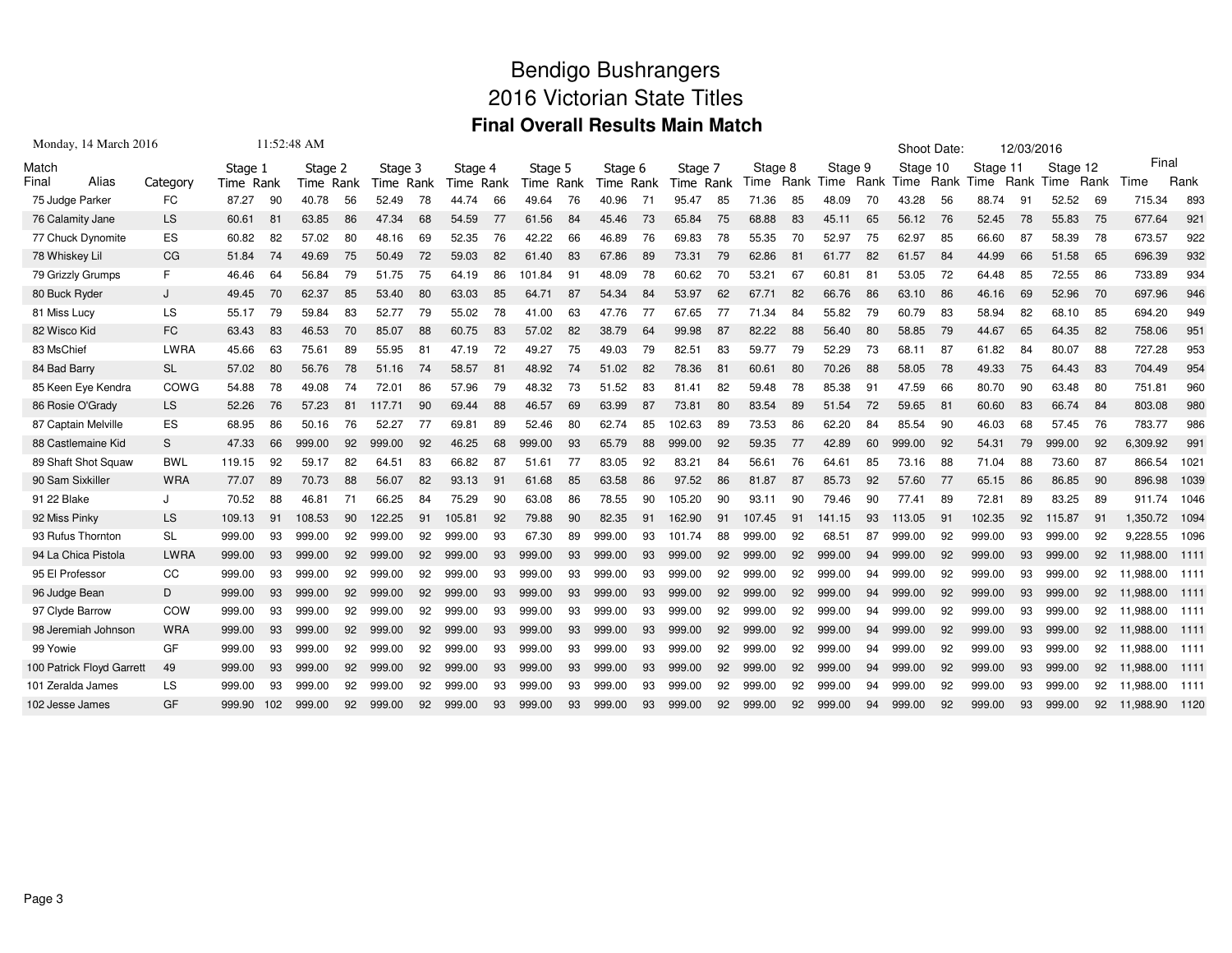# **Bendigo Bushrangers2016 Victorian State Titles**

#### **Final Results by Category Main Match**

| Monday, 14 March 2016         |                        |                |        | 11:56:06 AM |        |                |        |         |        |                |         |    |         |                |         |    |         |                |                                                                                                                                    |                |          |                | 12/03/2016 |                |          |                |                     |     |
|-------------------------------|------------------------|----------------|--------|-------------|--------|----------------|--------|---------|--------|----------------|---------|----|---------|----------------|---------|----|---------|----------------|------------------------------------------------------------------------------------------------------------------------------------|----------------|----------|----------------|------------|----------------|----------|----------------|---------------------|-----|
| Category<br>ALIAS<br>Standing |                        | Match<br>Final |        | Stage 1     |        | Stage 2        |        | Stage 3 |        | Stage 4        | Stage 5 |    | Stage 6 |                | Stage 7 |    | Stage 8 |                | Stage 9<br>Time Rank Time Rank Time Rank Time Rank Time Rank Time Rank Time Rank Time Rank Time Rank Time Rank Time Rank Time Rank |                | Stage 10 |                | Stage 11   |                | Stage 12 |                | Totals<br>Time Rank |     |
| Category:                     | <b>Cattle Baron</b>    |                |        |             |        |                |        |         |        |                |         |    |         |                |         |    |         |                |                                                                                                                                    |                |          |                |            |                |          |                |                     |     |
| 1 The Caretaker               |                        | 65             | 40.43  | 56          | 43.25  | 67             | 42.89  | 62      | 47.01  | 71             | 38.18   | 57 | 34.79   | 49             | 64.17   | 72 | 43.85   | 46             | 39.96                                                                                                                              | 45             | 43.71    | 59             | 46.59      | 71             | 63.84    | 81             | 548.67              | 736 |
| Category:                     | <b>Junior Boys</b>     |                |        |             |        |                |        |         |        |                |         |    |         |                |         |    |         |                |                                                                                                                                    |                |          |                |            |                |          |                |                     |     |
| 1 Tumbleweed Wagon            |                        | 5              | 23.73  | 5           | 22.55  | 3              | 28.63  | 21      | 21.17  | 3              | 20.43   | 3  | 35.50   | 50             | 25.96   | -1 | 28.89   | 8              | 22.35                                                                                                                              | $\overline{2}$ | 22.46    | $\overline{2}$ | 24.36      | 5              | 24.68    | 3              | 300.71              | 106 |
| 2 Buck Ryder                  |                        | 80             | 49.45  | 70          | 62.37  | 85             | 53.40  | 80      | 63.03  | 85             | 64.71   | 87 | 54.34   | 84             | 53.97   | 62 | 67.71   | 82             | 66.76                                                                                                                              | 86             | 63.10    | 86             | 46.16      | 69             | 52.96    | 70             | 697.96              | 946 |
| 3 22 Blake                    |                        | 91             | 70.52  | 88          | 46.81  | 71             | 66.25  | 84      | 75.29  | 90             | 63.08   | 86 | 78.55   | 90             | 105.20  | 90 | 93.11   | 90             | 79.46                                                                                                                              | 90             | 77.41    | 89             | 72.81      | 89             | 83.25    | 89             | 911.74 1046         |     |
| Category:                     | <b>Elder Statesman</b> |                |        |             |        |                |        |         |        |                |         |    |         |                |         |    |         |                |                                                                                                                                    |                |          |                |            |                |          |                |                     |     |
| 1 Bushwacker                  |                        | 23             | 37.42  | 46          | 30.89  | 24             | 27.94  | 18      | 28.66  | 16             | 25.81   | 20 | 28.69   | 29             | 34.94   | 22 | 39.34   | 36             | 38.09                                                                                                                              | 37             | 33.00    | 20             | 36.94      | 46             | 32.71    | 15             | 394.43              | 329 |
| 2 Pilgrim                     |                        | 43             | 33.53  | 36          | 36.99  | 48             | 40.12  | 58      | 35.01  | 40             | 46.02   | 68 | 28.95   | 30             | 59.78   | 69 | 42.60   | 42             | 33.87                                                                                                                              | 25             | 36.27    | 33             | 33.84      | 31             | 36.39    | 29             | 463.37              | 509 |
| 3 Sambucca Kid                |                        | 53             | 38.83  | 49          | 38.31  | 51             | 36.66  | 46      | 43.14  | 64             | 33.21   | 49 | 40.08   | 66             | 45.56   | 52 | 47.06   | 55             | 39.83                                                                                                                              | 43             | 45.45    | 62             | 33.38      | 29             | 42.09    | 46             | 483.60              | 612 |
| 4 Chuck Dynomite              |                        | 77             | 60.82  | 82          | 57.02  | 80             | 48.16  | 69      | 52.35  | 76             | 42.22   | 66 | 46.89   | 76             | 69.83   | 78 | 55.35   | 70             | 52.97                                                                                                                              | 75             | 62.97    | 85             | 66.60      | 87             | 58.39    | 78             | 673.57              | 922 |
| 5 Captain Melville            |                        | 87             | 68.95  | 86          | 50.16  | 76             | 52.27  | 77      | 69.81  | 89             | 52.46   | 80 | 62.74   | 85             | 102.63  | 89 | 73.53   | 86             | 62.20                                                                                                                              | 84             | 85.54    | 90             | 46.03      | 68             | 57.45    | 76             | 783.77              | 986 |
| Category:                     | <b>Ladies Senior</b>   |                |        |             |        |                |        |         |        |                |         |    |         |                |         |    |         |                |                                                                                                                                    |                |          |                |            |                |          |                |                     |     |
| 1 Arizona Pearl               |                        | 41             | 34.75  | 39          | 47.89  | 73             | 31.34  | 27      | 33.42  | 33             | 28.96   | 28 | 31.05   | 36             | 58.42   | 68 | 40.02   | 37             | 41.33                                                                                                                              | 51             | 37.76    | 41             | 35.22      | 37             | 38.20    | 32             | 458.36              | 502 |
| 2 Lady McGinty                |                        | 54             | 38.58  | 48          | 42.57  | 64             | 37.81  | 51      | 42.13  | 59             | 32.78   | 46 | 32.72   | 42             | 56.72   | 66 | 44.20   | 47             | 44.66                                                                                                                              | 64             | 41.39    | 50             | 34.94      | 35             | 42.98    | 49             | 491.48              | 621 |
| 3 Calamity Jane               |                        | 76             | 60.61  | 81          | 63.85  | 86             | 47.34  | 68      | 54.59  | 77             | 61.56   | 84 | 45.46   | 73             | 65.84   | 75 | 68.88   | 83             | 45.11                                                                                                                              | 65             | 56.12    | 76             | 52.45      | 78             | 55.83    | 75             | 677.64              | 921 |
| 4 Miss Lucy                   |                        | 81             | 55.17  | 79          | 59.84  | 83             | 52.77  | 79      | 55.02  | 78             | 41.00   | 63 | 47.76   | 77             | 67.65   | 77 | 71.34   | 84             | 55.82                                                                                                                              | 79             | 60.79    | 83             | 58.94      | 82             | 68.10    | 85             | 694.20 949          |     |
| 5 Rosie O'Grady               |                        | 86             | 52.26  | 76          | 57.23  | 81             | 117.71 | 90      | 69.44  | 88             | 46.57   | 69 | 63.99   | 87             | 73.81   | 80 | 83.54   | 89             | 51.54                                                                                                                              | 72             | 59.65    | 81             | 60.60      | 83             | 66.74    | 84             | 803.08              | 980 |
| 6 Miss Pinky                  |                        | 92             | 109.13 | 91          | 108.53 | 90             | 122.25 | 91      | 105.81 | 92             | 79.88   | 90 | 82.35   | 91             | 162.90  | 91 | 107.45  | 91             | 141.15                                                                                                                             | 93             | 113.05   | 91             | 102.35     | 92             | 115.87   | 91             | 1,350.72 1094       |     |
| 7 Zeralda James               |                        | 101            | 999.00 | 93          | 999.00 | 92             | 999.00 | 92      | 999.00 | 93             | 999.00  | 93 | 999.00  | 93             | 999.00  | 92 | 999.00  | 92             | 999.00                                                                                                                             | 94             | 999.00   | 92             | 999.00     | 93             | 999.00   | 92             | 11,988.00 1111      |     |
| Category:                     | <b>Senior</b>          |                |        |             |        |                |        |         |        |                |         |    |         |                |         |    |         |                |                                                                                                                                    |                |          |                |            |                |          |                |                     |     |
| 1 Painted Mowhawk             |                        | 8              | 28.49  | 17          | 24.71  | 9              | 25.30  | 11      | 25.73  | 8              | 21.59   | 6  | 26.91   | 24             | 34.16   | 21 | 35.14   | 24             | 23.99                                                                                                                              | 6              | 24.55    | 6              | 30.02      | 19             | 32.73    | 16             | 333.32 167          |     |
| 2 Shaft Shot                  |                        | 12             | 28.82  | 18          | 24.82  | 10             | 23.96  | 7       | 35.90  | 41             | 22.76   | 11 | 20.65   | $\overline{4}$ | 32.08   | 12 | 31.70   | 16             | 38.57                                                                                                                              | 40             | 34.07    | 25             | 26.30      |                | 28.89    | $\overline{7}$ | 348.52              | 198 |
| 3 Old Griz                    |                        | 36             | 40.09  | 53          | 33.53  | 33             | 33.09  | 35      | 42.38  | 61             | 30.70   | 35 | 33.19   | 43             | 38.11   | 34 | 36.11   | 27             | 35.49                                                                                                                              | 30             | 36.77    | 37             | 31.57      | 25             | 41.11    | 41             | 432.14              | 454 |
| 4 Weasel                      |                        | 45             | 29.86  | 24          | 40.53  | 55             | 35.50  | 43      | 42.29  | 60             | 31.41   | 41 | 32.66   | 40             | 37.15   | 33 | 38.24   | 33             | 41.38                                                                                                                              | 52             | 41.76    | 53             | 38.88      | 51             | 40.32    | 38             | 449.98              | 523 |
| 5 Murky Mick                  |                        | 46             | 32.03  | 32          | 39.13  | 53             | 38.34  | 54      | 41.05  | 54             | 37.21   | 54 | 31.70   | 37             | 41.91   | 44 | 35.13   | 23             | 32.44                                                                                                                              | 20             | 38.04    | 42             | 38.94      | 52             | 47.26    | 58             | 453.18              | 523 |
| 6 Panhandle                   |                        | 47             | 53.58  | 77          | 36.40  | 43             | 32.84  | 33      | 34.71  | 39             | 30.72   | 36 | 36.45   | 54             | 42.92   | 45 | 49.77   | 60             | 36.64                                                                                                                              | 34             | 36.52    | 36             | 34.47      | 33             | 38.50    | 34             | 463.52              | 524 |
| 7 Mollydooka                  |                        | 61             | 39.39  | 51          | 42.90  | 65             | 41.61  | 60      | 41.96  | 57             | 52.19   | 79 | 49.62   | 80             | 47.91   | 54 | 42.13   | 41             | 38.42                                                                                                                              | 39             | 46.26    | 63             | 43.71      | 64             | 47.27    | 59             | 533.37              | 712 |
| 8 Ding Ringer                 |                        | 74             | 51.24  | 73          | 50.26  | 77             | 44.97  | 65      | 46.63  | 70             | 41.57   | 65 | 50.47   | 81             | 56.03   | 65 | 56.42   | 72             | 52.57                                                                                                                              | 74             | 55.66    | 74             | 48.65      | 74             | 51.98    | 67             | 606.45              | 857 |
| 9 Castlemaine Kid             |                        | 88             | 47.33  | 66          | 999.00 | 92             | 999.00 | 92      | 46.25  | 68             | 999.00  | 93 | 65.79   | 88             | 999.00  | 92 | 59.35   | 77             | 42.89                                                                                                                              | 60             | 999.00   | 92             | 54.31      | 79             | 999.00   | 92             | 6,309.92            | 991 |
| Category:                     | <b>Silver Senior</b>   |                |        |             |        |                |        |         |        |                |         |    |         |                |         |    |         |                |                                                                                                                                    |                |          |                |            |                |          |                |                     |     |
| 1 John Slocum                 |                        | 2              | 24.90  | 8           | 20.89  | $\overline{2}$ | 21.98  | 4       | 20.93  | $\overline{c}$ | 22.60   | 8  | 17.66   | $\overline{c}$ | 27.79   | 3  | 24.18   | $\overline{2}$ | 22.52                                                                                                                              | 3              | 23.79    | 4              | 20.83      | $\overline{c}$ | 23.87    | $\overline{c}$ | 271.94              | 42  |
| 2 Horse Shoe Harry            |                        | 31             | 32.11  | 33          | 35.81  | 40             | 32.43  | 32      | 30.60  | 23             | 30.83   | 37 | 29.04   | 31             | 33.93   | 17 | 48.85   | 59             | 35.99                                                                                                                              | 31             | 38.11    | 44             | 30.84      | 21             | 43.72    | $-51$          | 422.26              | 419 |
| 3 Hoss Doyle                  |                        | 60             | 41.76  | 60          | 62.07  | 84             | 50.98  | 73      | 34.26  | 37             | 110.12  | 92 | 35.79   | 52             | 36.55   | 28 | 50.88   | 63             | 37.61                                                                                                                              | 36             | 42.96    | 55             | 39.14      | 53             | 45.05    | 54             | 587.17              | 687 |
| 4 Deputy Sheriff Charlie Bro  |                        | 64             | 43.81  | 62          | 36.26  | 42             | 46.55  | 66      | 45.27  | 67             | 47.40   | 70 | 34.44   | 47             | 53.34   | 61 | 56.31   | 71             | 36.89                                                                                                                              | 35             | 60.21    | 82             | 41.19      | 60             | 53.87    | 72             | 555.54              | 735 |
| 5 Bad Barry                   |                        | 84             | 57.02  | 80          | 56.76  | 78             | 51.16  | 74      | 58.57  | 81             | 48.92   | 74 | 51.02   | 82             | 78.36   | 81 | 60.61   | 80             | 70.26                                                                                                                              | 88             | 58.05    | 78             | 49.33      | 75             | 64.43    | 83             | 704.49              | 954 |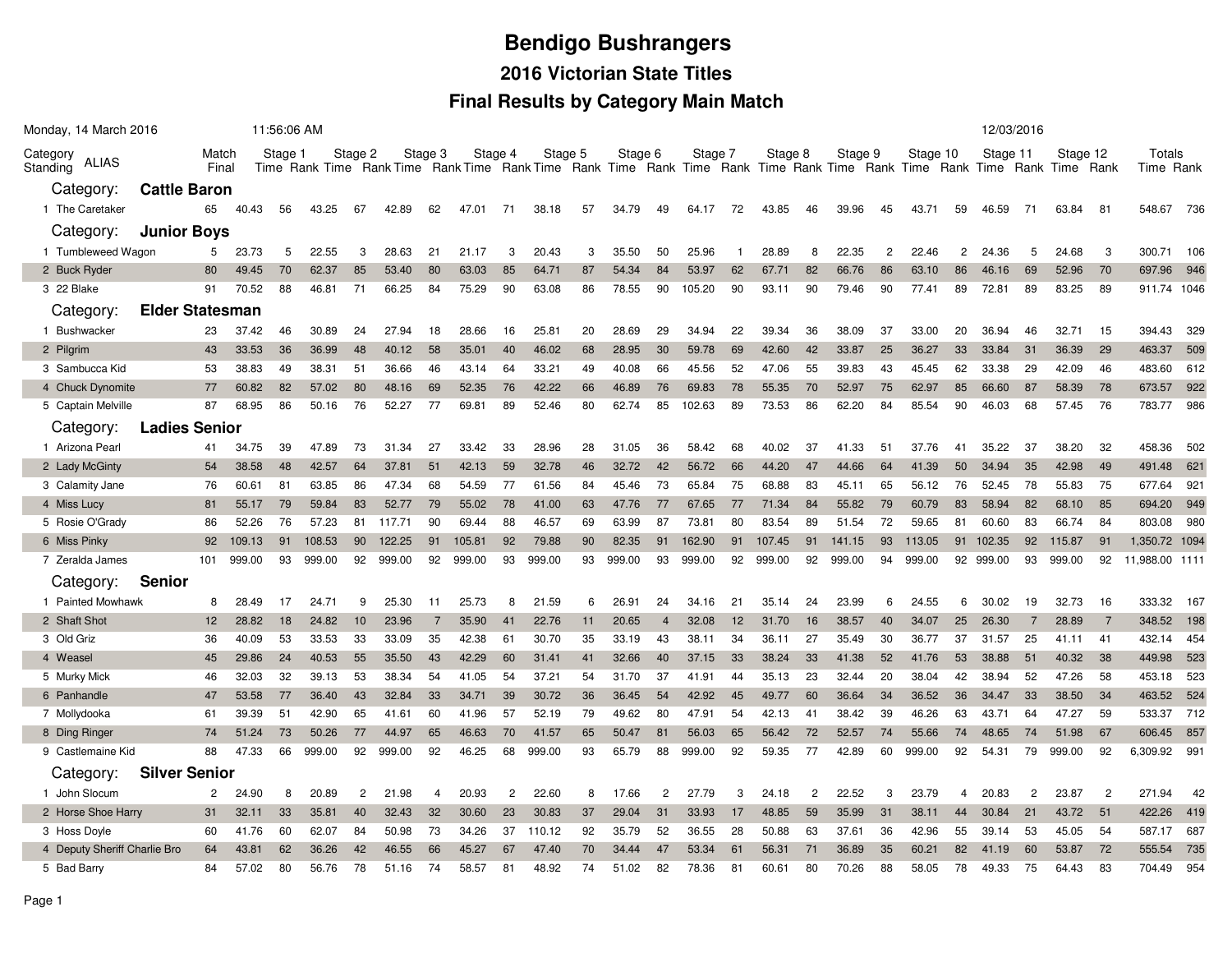# **Bendigo Bushrangers 2016 Victorian State TitlesFinal Results by Category Main Match**

|                      | Monday, 14 March 2016                  |                           |                | 11:56:06 AM    |                      |                |          |                                                                                                                         |                |                |                |                |                      |                |         |                |          |                |          |                |          |                | 12/03/2016           |                |          |                |          |                      |      |
|----------------------|----------------------------------------|---------------------------|----------------|----------------|----------------------|----------------|----------|-------------------------------------------------------------------------------------------------------------------------|----------------|----------------|----------------|----------------|----------------------|----------------|---------|----------------|----------|----------------|----------|----------------|----------|----------------|----------------------|----------------|----------|----------------|----------|----------------------|------|
| Category<br>Standing | ALIAS                                  |                           | Match<br>Final |                | Stage 1              |                | Stage 2  | Time Rank Time Rank Time Rank Time Rank Time Rank Time Rank Time Rank Time Rank Time Rank Time Rank Time Rank Time Rank | Stage 3        | Stage 4        |                | Stage 5        |                      | Stage 6        |         | Stage 7        |          | Stage 8        |          | Stage 9        |          | Stage 10       |                      | Stage 11       |          | Stage 12       |          | Totals<br>Time Rank  |      |
|                      | 6 Rufus Thornton                       |                           |                | 93 999.00      |                      | 93 999.00      |          | 92 999.00                                                                                                               |                | 92 999.00      | 93             | 67.30          | 89                   | 999.00         | 93      | 101.74         | 88       | 999.00         | 92       | 68.51          | 87       | 999.00         |                      | 92 999.00      | 93       | 999.00         | 92       | 9,228.55 1096        |      |
|                      | Category:                              | <b>Ladies B Western</b>   |                |                |                      |                |          |                                                                                                                         |                |                |                |                |                      |                |         |                |          |                |          |                |          |                |                      |                |          |                |          |                      |      |
|                      | 1 Shaft Shot Squaw                     |                           |                | 89 119.15      | 92                   | 59.17          | 82       | 64.51                                                                                                                   | 83             | 66.82          | 87             | 51.61          | 77                   | 83.05          | 92      | 83.21          | 84       | 56.61          | 76       | 64.61          | 85       | 73.16          | 88                   | 71.04          | 88       | 73.60          | 87       | 866.54 102           |      |
|                      | Category:                              | <b>B</b> Western          |                |                |                      |                |          |                                                                                                                         |                |                |                |                |                      |                |         |                |          |                |          |                |          |                |                      |                |          |                |          |                      |      |
|                      | 1 Pot Shot Pete                        |                           | 49             | 32.14          | 34                   | 39.60          | 54       | 34.30                                                                                                                   | 39             | 32.73          | 31             | 32.71          | 45                   | 37.69          | 62      | 63.45          | 71       | 38.83          | 35       | 39.85          | 44       | 42.41          | 54                   | 30.96          | 22       | 42.67          | 48       | 467.34               | 539  |
|                      | Category:                              | <b>Senior Duelist</b>     |                |                |                      |                |          |                                                                                                                         |                |                |                |                |                      |                |         |                |          |                |          |                |          |                |                      |                |          |                |          |                      |      |
|                      | 1 Jack Hays                            |                           | 28             | 30.25          | 26                   | 41.20          | 57       | 26.62                                                                                                                   | 16             | 30.03          | 21             | 41.30          | 64                   | 29.87          | 34      | 33.71          | 16       | 37.01          | 31       | 42.45          | 57       | 30.61          | 13                   | 33.21          | 28       | 32.66          | 14       | 408.92               | 377  |
|                      | 2 Sugarfoot                            |                           | 29             | 30.93          | 29                   | 41.43          | 60       | 31.36                                                                                                                   | 28             | 34.20          | 36             | 29.59          | 29                   | 29.74          | 33      | 38.39          | 36       | 35.69          | 26       | 32.40          | 19       | 34.98          | 28                   | 31.64          | 26       | 36.19          | 28       | 406.54               | 378  |
| 3 Fox                |                                        |                           | 37             | 41.61          | 59                   | 35.80          | 39       | 32.31                                                                                                                   | 30             | 39.56          | 49             | 31.28          | 40                   | 45.78          | 74      | 35.84          | 26       | 35.12          | 22       | 32.74          | 22       | 34.54          | 26                   | 35.71          | 38       | 41.67          | 45       | 441.96               | 470  |
|                      | Category:                              | <b>Frontier Cartridge</b> |                |                |                      |                |          |                                                                                                                         |                |                |                |                |                      |                |         |                |          |                |          |                |          |                |                      |                |          |                |          |                      |      |
|                      | 1 Joe Kidd                             |                           | 21             | 26.57          | 13                   | 26.33          | 12       | 32.33                                                                                                                   | 31             | 29.49          | 19             | 43.52          | 67                   | 24.99          | 14      | 30.22          | 9        | 25.50          | 4        | 34.61          | 27       | 31.05          | 16                   | 28.89          | 16       | 52.28          | 68       | 385.78               | 296  |
|                      | 2 Rawhide Ray                          |                           | 73             | 68.95          | 86                   | 43.13          | 66       | 52.07                                                                                                                   | 76             | 46.60          | 69             | 65.77          | 88                   | 40.94          | 70      | 65.74          | 74       | 50.58          | 61       | 62.05          | 83       | 55.95          | 75                   | 36.64          | 44       | 45.01          | 53       | 633.43               | 845  |
|                      | 3 Judge Parker                         |                           | 75             | 87.27          | 90                   | 40.78          | 56       | 52.49                                                                                                                   | 78             | 44.74          | 66             | 49.64          | 76                   | 40.96          | 71      | 95.47          | 85       | 71.36          | 85       | 48.09          | 70       | 43.28          | 56                   | 88.74          | 91       | 52.52          | 69       | 715.34               | 893  |
|                      | 4 Wisco Kid                            |                           | 82             | 63.43          | 83                   | 46.53          | 70       | 85.07                                                                                                                   | 88             | 60.75          | 83             | 57.02          | 82                   | 38.79          | 64      | 99.98          | 87       | 82.22          | 88       | 56.40          | 80       | 58.85          | 79                   | 44.67          | 65       | 64.35          | 82       | 758.06               | 951  |
|                      | Category:                              | <b>Frontiersman</b>       |                |                |                      |                |          |                                                                                                                         |                |                |                |                |                      |                |         |                |          |                |          |                |          |                |                      |                |          |                |          |                      |      |
|                      | 1 Grizzly Grumps                       |                           | 79             | 46.46          | 64                   | 56.84          | 79       | 51.75                                                                                                                   | 75             | 64.19          | 86             | 101.84         | 91                   | 48.09          | 78      | 60.62          | 70       | 53.21          | 67       | 60.81          | 81       | 53.05          | 72                   | 64.48          | 85       | 72.55          | 86       | 733.89               | 934  |
|                      | Category:                              | <b>Classic Cowgirl</b>    |                |                |                      |                |          |                                                                                                                         |                |                |                |                |                      |                |         |                |          |                |          |                |          |                |                      |                |          |                |          |                      |      |
|                      | 1 Dallas Roarke                        |                           | 72             | 49.22          | 69                   | 44.15          | 68       | 44.14                                                                                                                   | 63             | 52.31          | 75             | 51.68          | 78                   | 41.82          | 72      | 66.66          | 76       | 43.66          | 45       | 53.96          | 78       | 49.02          | 69                   | 46.02          | 67       | 58.01          | -77      | 600.65               | -837 |
|                      | 2 Whiskey Lil                          |                           | 78             | 51.84          | 74                   | 49.69          | 75       | 50.49                                                                                                                   | 72             | 59.03          | 82             | 61.40          | 83                   | 67.86          | 89      | 73.31          | 79       | 62.86          | 81       | 61.77          | 82       | 61.57          | 84                   | 44.99          | 66       | 51.58          | 65       | 696.39 932           |      |
|                      | Category:                              | <b>Classic Cowboy</b>     |                |                |                      |                |          |                                                                                                                         |                |                |                |                |                      |                |         |                |          |                |          |                |          |                |                      |                |          |                |          |                      |      |
|                      | 1 Long Haired Jim                      |                           | 13             | 29.89          | 25                   | 28.73          | 21       | 29.92                                                                                                                   | 24             | 29.05          | 17             | 25.89          | 21                   | 26.61          | 22      | 29.24          | 8        | 29.50          | 10       | 26.36          | 9        | 30.42          | 12                   | 28.21          | 12       | 33.34          | 18       | 347.16               | 199  |
|                      | 2 Deadwood                             |                           | 14             | 26.55          | 12                   | 30.17          | 22       | 26.41                                                                                                                   | 15             | 30.91          | 24             | 25.51          | 17                   | 26.19          | 21      | 34.04          | 19       | 31.50          | 15       | 28.05          | 12       | 30.68          | 14                   | 27.37          | 10       | 35.06          | 24       | 352.44 205           |      |
|                      | 3 Ranger                               |                           | 19             | 29.76          | 23                   | 30.97          | 25       | 28.74                                                                                                                   | 22             | 32.86          | 32             | 28.18          | 26                   | 26.03          | 19      | 33.02          | 15       | 31.29          | 14       | 36.24          | 32       | 36.02          | 32                   | 34.30          | 32       | 32.14          | 12       | 379.55               | 284  |
|                      | 4 Stan Wellback                        |                           | 52             | 50.56          | 72                   | 33.80          | 35       | 39.92                                                                                                                   | 57             | 29.44          | 18             | 31.90          | 42                   | 36.36          | 53      | 36.84          | 32       | 48.76          | 58       | 40.61          | 47       | 48.66          | 67                   | 46.23          | 70       | 45.99          | 57       | 489.07               | 608  |
|                      | 5 Yosemite Sam                         |                           | 59             | 48.53          | 68                   | 66.14          | 87       | 41.14                                                                                                                   | 59             | 41.61          | 56             | 38.04          | 56                   | 36.84          | 58      | 39.67          | 39       | 51.49          | 64       | 42.54          | 58       | 33.54          | 23                   | 42.63          | 63       | 45.58          | 56       | 527.75               | 687  |
|                      | 6 El Professor                         |                           | 95             | 999.00         | 93                   | 999.00         | 92       | 999.00                                                                                                                  | 92             | 999.00         | 93             | 999.00         | 93                   | 999.00         | 93      | 999.00         | 92       | 999.00         | 92       | 999.00         | 94       | 999.00         |                      | 92 999.00      | 93       | 999.00         | 92       | 11,988.00 1111       |      |
|                      | Category:                              | <b>Gun Fighter</b>        |                |                |                      |                |          |                                                                                                                         |                |                |                |                |                      |                |         |                |          |                |          |                |          |                |                      |                |          |                |          |                      |      |
|                      | 1 Judge Ruger                          |                           | 4              | 24.36          | 7                    | 24.98          | -11      | 21.95                                                                                                                   | $\overline{c}$ | 24.43          | $\overline{7}$ | 30.66          | 34                   | 21.82          | 7       | 28.16          | 6        | 24.53          | 3        | 23.28          | 5        | 23.93          | 5                    | 24.21          | 4        | 29.71          | 9        | 302.02 100           |      |
|                      | 2 Lucky Strike                         |                           | 25             | 34.53          | 38                   | 34.13          | 36<br>18 | 37.16                                                                                                                   | 49             | 34.61          | 38             | 29.59          | 29<br>$\overline{7}$ | 25.14          | 15<br>6 | 40.76          | 42       | 30.67          | 12       | 28.99          | 13<br>61 | 33.95          | 24                   | 29.62          | 17<br>47 | 39.75          | 37<br>22 | 398.90               | 350  |
|                      | 3 Scottie Two Guns<br>4 Mad Dog Pearse |                           | 30<br>32       | 23.35<br>29.47 | $\overline{4}$<br>22 | 28.02<br>31.05 | 26       | 35.41<br>27.58                                                                                                          | 42<br>17       | 31.01<br>42.83 | 25<br>63       | 22.49<br>24.45 | 13                   | 21.75<br>29.16 | 32      | 36.56<br>32.22 | 29<br>13 | 56.58<br>52.51 | 75<br>65 | 43.13<br>75.74 | 89       | 38.07<br>26.67 | 43<br>$\overline{7}$ | 37.06<br>34.71 | 34       | 34.76<br>40.72 | 39       | 408.19 379<br>447.11 | 420  |
|                      | 5 Pat Garrett                          |                           | 34             | 27.30          | 15                   | 33.51          | 32       | 24.62                                                                                                                   | 8              | 28.38          | 14             | 34.05          | 50                   | 27.03          | 25      | 40.00          | 40       | 50.82          | 62       | 42.23          | 56       | 39.11          | 47                   | 39.36          | 54       | 40.97          | 40       | 427.38               | 443  |
|                      | 6 Little Joe D                         |                           | 42             | 33.15          | 35                   | 35.64          | 38       | 30.05                                                                                                                   | 25             | 38.35          | 45             | 29.92          | 31                   | 35.66          | 51      | 40.57          | 41       | 35.26          | 25       | 43.87          | 62       | 41.75          | 52                   | 51.42          | 77       | 35.48          | 27       | 451.12 509           |      |
|                      | 7 Doc Holliday                         |                           | 50             | 34.13          | 37                   | 30.63          | 23       | 31.33                                                                                                                   | 26             | 37.96          | 43             | 33.17          | 48                   | 36.70          | 56      | 49.62          | 60       | 56.44          | 73       | 36.52          | 33       | 36.45          | 35                   | 35.21          | 36       | 54.20          | 73       | 472.36               | 543  |
|                      | 8 Yowie                                |                           | 99             | 999.00         | 93                   | 999.00         | 92       | 999.00                                                                                                                  | 92             | 999.00         | 93             | 999.00         | 93                   | 999.00         | 93      | 999.00         | 92       | 999.00         | 92       | 999.00         | 94       | 999.00         | 92                   | 999.00         | 93       | 999.00         | 92       | 11,988.00 1111       |      |
|                      | 9 Jesse James                          |                           | 102            | 999.90         | 102                  | 999.00         | 92       | 999.00                                                                                                                  | 92             | 999.00         | 93             | 999.00         | 93                   | 999.00         | 93      | 999.00         | 92       | 999.00         | 92       | 999.00         | 94       | 999.00         | 92                   | 999.00         | 93       | 999.00         | 92       | 11,988.90 1120       |      |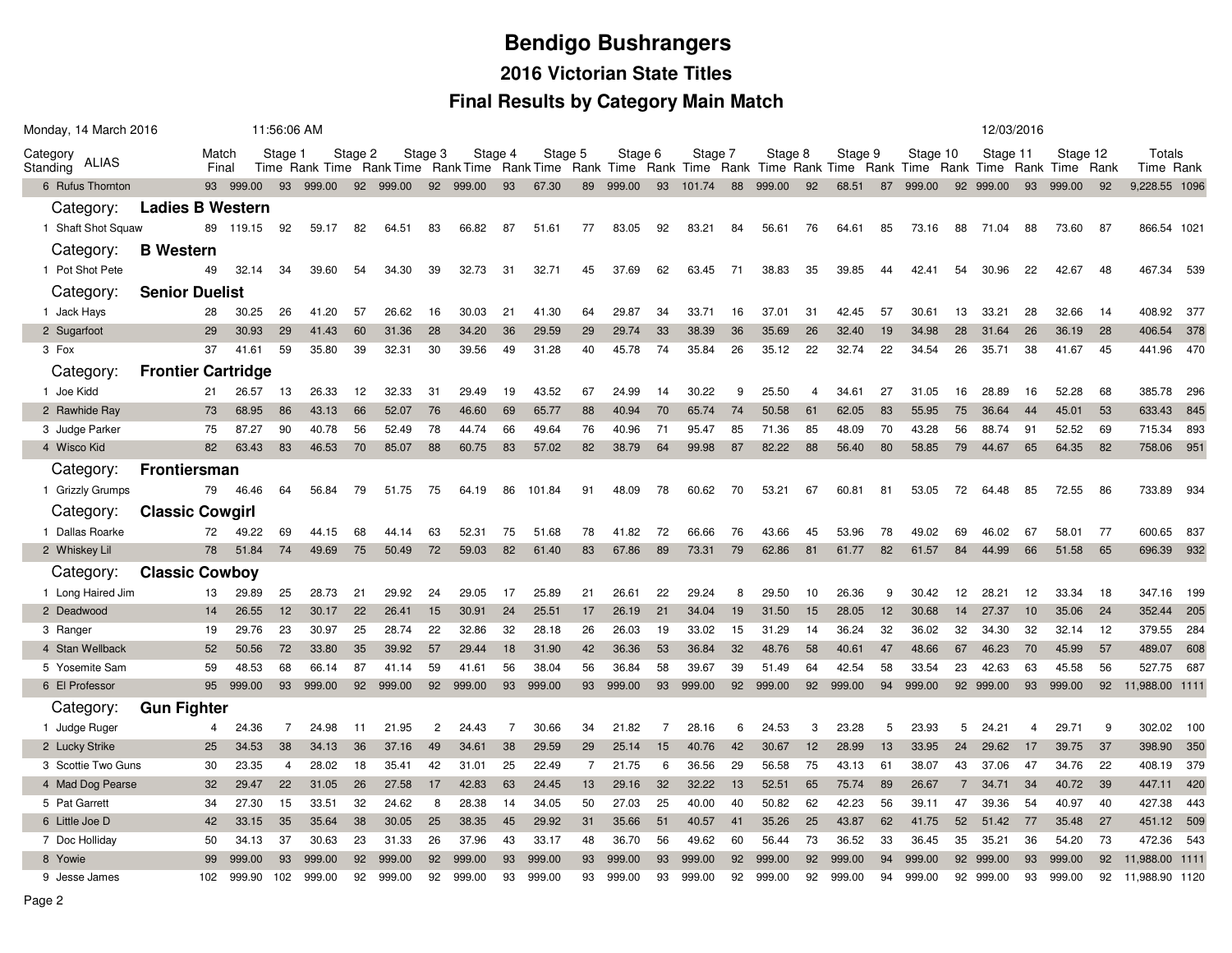# **Bendigo Bushrangers2016 Victorian State Titles**

#### **Final Results by Category Main Match**

| Monday, 14 March 2016         |                           |                |        | 11:56:06 AM    |        |                |        |                |        |         |         |                |         |                |         |                |         |     |                                                                                                                                    |                |          |    | 12/03/2016 |    |          |                |                     |       |
|-------------------------------|---------------------------|----------------|--------|----------------|--------|----------------|--------|----------------|--------|---------|---------|----------------|---------|----------------|---------|----------------|---------|-----|------------------------------------------------------------------------------------------------------------------------------------|----------------|----------|----|------------|----|----------|----------------|---------------------|-------|
| Category<br>ALIAS<br>Standing |                           | Match<br>Final |        | Stage 1        |        | Stage 2        |        | Stage 3        |        | Stage 4 | Stage 5 |                | Stage 6 |                | Stage 7 |                | Stage 8 |     | Stage 9<br>Time Rank Time Rank Time Rank Time Rank Time Rank Time Rank Time Rank Time Rank Time Rank Time Rank Time Rank Time Rank |                | Stage 10 |    | Stage 11   |    | Stage 12 |                | Totals<br>Time Rank |       |
| Category:                     | <b>Gun Fighter Senior</b> |                |        |                |        |                |        |                |        |         |         |                |         |                |         |                |         |     |                                                                                                                                    |                |          |    |            |    |          |                |                     |       |
| 1 Jericho                     |                           | 16             | 26.34  | 11             | 32.18  | 27             | 26.03  | 14             | 28.44  | 15      | 31.13   | 38             | 26.12   | 20             | 35.29   | 24             | 45.29   | 50  | 32.35                                                                                                                              | 18             | 36.43    | 34 | 26.60      | 8  | 31.49    | -11            | 377.69              | 270   |
| Category:                     | <b>Duelist</b>            |                |        |                |        |                |        |                |        |         |         |                |         |                |         |                |         |     |                                                                                                                                    |                |          |    |            |    |          |                |                     |       |
| 1 Sam Balin                   |                           | 7              | 26.11  | 10             | 26.48  | 14             | 25.78  | 12             | 26.80  | -11     | 23.68   | 12             | 24.27   | 13             | 30.23   | 10             | 28.00   | 7   | 26.85                                                                                                                              | 10             | 30.38    | 11 | 26.24      | 6  | 32.64    | 13             | 327.46              | - 129 |
| 2 Moonshine                   |                           | 22             | 31.21  | 31             | 27.17  | 16             | 34.72  | 40             | 29.74  | 20      | 31.20   | 39             | 28.41   | 28             | 36.79   | 31             | 32.89   | 19  | 31.50                                                                                                                              | 15             | 32.76    | 19 | 33.58      | 30 | 34.19    | 20             | 384.16 308          |       |
| 3 Broken Knee                 |                           | 55             | 40.01  | 52             | 37.88  | 49             | 36.65  | 45             | 40.68  | 51      | 32.92   | 47             | 40.10   | 67             | 44.45   | 48             | 47.51   | 56  | 41.47                                                                                                                              | 53             | 40.69    | 49 | 46.94      | 72 | 41.35    | 43             | 490.65              | 632   |
| 4 Judge Bean                  |                           | 96             | 999.00 | 93             | 999.00 | 92             | 999.00 | 92             | 999.00 | 93      | 999.00  | 93             | 999.00  | 93             | 999.00  | 92             | 999.00  | 92  | 999.00                                                                                                                             | 94             | 999.00   |    | 92 999.00  | 93 | 999.00   | 92             | 11,988.00 1111      |       |
| Category:                     | Ladies 49'r               |                |        |                |        |                |        |                |        |         |         |                |         |                |         |                |         |     |                                                                                                                                    |                |          |    |            |    |          |                |                     |       |
| 1 JayBird                     |                           | 27             | 35.64  | 42             | 26.71  | 15             | 33.88  | 38             | 33.45  | 34      | 26.39   | 24             | 38.74   | 63             | 36.74   | 30             | 32.82   | 17  | 31.17                                                                                                                              | 14             | 38.28    | 45 | 27.93      | 11 | 39.03    | 36             | 400.78              | 369   |
| 2 Cheyenne Jack               |                           | 51             | 39.21  | 50             | 36.42  | 44             | 41.70  | 61             | 39.11  | 47      | 40.20   | 61             | 36.90   | 59             | 41.85   | 43             | 46.20   | 53  | 42.74                                                                                                                              | 59             | 35.82    | 31 | 42.25      | 62 | 36.72    | 30             | 479.12 600          |       |
| Category:                     | 49'r                      |                |        |                |        |                |        |                |        |         |         |                |         |                |         |                |         |     |                                                                                                                                    |                |          |    |            |    |          |                |                     |       |
| 1 Red Morgan                  |                           | 6              | 21.32  |                | 23.39  | 6              | 20.87  |                | 21.35  | 4       | 30.65   | 33             | 19.71   | 3              | 28.10   | 5              | 26.95   | 5   | 33.9 <sup>2</sup>                                                                                                                  | 26             | 21.72    | -1 | 29.77      | 18 | 26.64    | $\overline{4}$ | 304.38              | 107   |
| 2 Rattlesnake                 |                           | 9              | 24.34  | 6              | 24.49  | 8              | 22.90  | 5              | 22.46  | 6       | 18.58   |                | 22.24   | 8              | 28.01   | $\overline{4}$ | 999.90  | 102 | 31.51                                                                                                                              | 16             | 30.11    | 10 | 23.93      | 3  | 30.86    | 10             | 1,279.33            | 179   |
| 3 Slick Dick                  |                           | 15             | 25.07  | 9              | 26.44  | 13             | 25.11  | 10             | 31.54  | 28      | 22.64   | 9              | 23.18   | 11             | 30.64   | 11             | 29.16   | 9   | 39.42                                                                                                                              | 42             | 28.13    | 9  | 37.20      | 48 | 33.60    | 19             | 352.13              | 218   |
| 4 Tex Cymabal                 |                           | 38             | 34.91  | 40             | 142.05 | 91             | 35.84  | 44             | 31.23  | 26      | 28.30   | 27             | 27.24   | 26             | 35.69   | 25             | 40.52   | 39  | 46.15                                                                                                                              | 68             | 33.50    | 22 | 32.85      | 27 | 41.27    | 42             | 529.55              | 477   |
| 5 Tony Diablo                 |                           | 39             | 35.00  | 41             | 36.62  | 46             | 35.18  | 41             | 40.76  | 53      | 39.26   | 60             | 30.13   | 35             | 48.51   | 55             | 38.05   | 32  | 33.41                                                                                                                              | 23             | 35.38    | 30 | 35.89      | 40 | 34.84    | 23             | 443.03              | 479   |
| 6 RusLer                      |                           | 40             | 38.35  | 47             | 34.66  | 37             | 33.74  | 37             | 31.65  | 29      | 26.22   | 23             | 32.47   | 39             | 38.13   | 35             | 36.84   | 30  | 41.20                                                                                                                              | 49             | 43.67    | 58 | 47.53      | 73 | 35.47    | 26             | 439.93              | 483   |
| 7 Scotchman                   |                           | 62             | 37.36  | 45             | 41.38  | 58             | 36.80  | 47             | 37.21  | 42      | 35.92   | 52             | 40.93   | 69             | 999.90  | 102            | 56.56   | 74  | 41.27                                                                                                                              | 50             | 46.67    | 64 | 36.40      | 42 | 53.79    | 71             | 1,464.19            | 716   |
| 8 4 x Wrangler                |                           | 68             | 63.47  | 84             | 36.48  | 45             | 74.28  | 87             | 42.46  | 62      | 47.66   | 71             | 36.77   | 57             | 57.66   | 67             | 45.73   | 51  | 38.85                                                                                                                              | 41             | 44.97    | 61 | 40.81      | 59 | 48.21    | 60             | 577.35              | 745   |
| 9 Patrick Floyd Garrett       |                           | 100            | 999.00 | 93             | 999.00 | 92             | 999.00 | 92             | 999.00 | 93      | 999.00  | 93             | 999.00  | 93             | 999.00  | 92             | 999.00  | 92  | 999.00                                                                                                                             | 94             | 999.00   | 92 | 999.00     | 93 | 999.00   | 92             | 11,988.00 1111      |       |
| Category:                     | Wrangler                  |                |        |                |        |                |        |                |        |         |         |                |         |                |         |                |         |     |                                                                                                                                    |                |          |    |            |    |          |                |                     |       |
| 1 Bad 4 U                     |                           | 3              | 27.00  | 14             | 23.81  | 7              | 21.95  | $\overline{c}$ | 22.45  | 5       | 21.49   | 5              | 22.27   | 9              | 27.16   | $\overline{2}$ | 27.18   | 6   | 24.84                                                                                                                              | 7              | 27.13    | 8  | 28.66      | 15 | 28.89    | $\overline{7}$ | 302.83              | 87    |
| 2 Bear Paw                    |                           | 11             | 29.16  | 21             | 23.30  | 5              | 36.84  | 48             | 26.17  | 10      | 22.67   | 10             | 22.88   | 10             | 33.98   | 18             | 32.83   | 18  | 22.74                                                                                                                              | $\overline{4}$ | 31.25    | 18 | 30.45      | 20 | 28.87    | 6              | 341.14              | 188   |
| 3 Boneyard Wrangler           |                           | 20             | 29.00  | 20             | 33.33  | 30             | 33.07  | 34             | 27.05  | 12      | 25.56   | 19             | 25.94   | 18             | 35.20   | 23             | 34.47   | 20  | 27.49                                                                                                                              | 11             | 37.34    | 40 | 28.26      | 13 | 43.14    | 50             | 379.85              | 290   |
| 4 Jay West                    |                           | 24             | 36.98  | 44             | 27.25  | 17             | 29.20  | 23             | 26.13  | 9       | 24.54   | 14             | 23.63   | 12             | 38.83   | 37             | 36.82   | 29  | 35.43                                                                                                                              | 29             | 34.77    | 27 | 40.09      | 57 | 41.52    | 44             | 395.19              | 342   |
| 5 Double Barrel Dave          |                           | 57             | 48.47  | 67             | 38.08  | 50             | 37.73  | 50             | 38.06  | 44      | 31.99   | 43             | 34.55   | 48             | 44.55   | 49             | 41.76   | 40  | 44.37                                                                                                                              | 63             | 47.37    | 65 | 39.93      | 55 | 49.35    | 62             | 496.21              | 636   |
| 6 Ned Smith                   |                           | 66             | 46.73  | 65             | 41.67  | 62             | 44.43  | 64             | 41.98  | 58      | 37.87   | 55             | 37.21   | 60             | 49.03   | 58             | 46.95   | 54  | 46.52                                                                                                                              | 69             | 52.03    | 71 | 40.35      | 58 | 51.96    | 66             | 536.73              | 740   |
| 7 Sam Sixkiller               |                           | 90             | 77.07  | 89             | 70.73  | 88             | 56.07  | 82             | 93.13  | 91      | 61.68   | 85             | 63.58   | 86             | 97.52   | 86             | 81.87   | 87  | 85.73                                                                                                                              | 92             | 57.60    | 77 | 65.15      | 86 | 86.85    | 90             | 896.98 1039         |       |
| 8 Jeremiah Johnson            |                           | 98             | 999.00 | 93             | 999.00 | 92             | 999.00 | 92             | 999.00 | 93      | 999.00  | 93             | 999.00  | 93             | 999.00  | 92             | 999.00  | 92  | 999.00                                                                                                                             | 94             | 999.00   |    | 92 999.00  | 93 | 999.00   |                | 92 11,988.00 1111   |       |
| Category:                     | Cowboy                    |                |        |                |        |                |        |                |        |         |         |                |         |                |         |                |         |     |                                                                                                                                    |                |          |    |            |    |          |                |                     |       |
| 1 Cool Hand Luke              |                           | $\mathbf{1}$   | 21.48  | $\overline{c}$ | 18.68  | -1             | 23.56  | 6              | 19.85  | -1      | 19.15   | 2              | 17.47   | -1             | 28.65   | 7              | 23.40   | -1  | 18.91                                                                                                                              | -1             | 23.15    | 3  | 20.76      |    | 22.29    | -1             | 257.35              | 27    |
| 2 Ace McKenzie                |                           | 10             | 22.45  | 3              | 23.27  | $\overline{4}$ | 25.10  | 9              | 30.38  | 22      | 21.41   | $\overline{4}$ | 20.88   | $5\phantom{1}$ | 43.63   | 46             | 30.04   | 11  | 26.00                                                                                                                              | 8              | 33.11    | 21 | 36.78      | 45 | 27.56    | 5              | 340.61              | 183   |
| 3 Duke York                   |                           | 18             | 28.87  | 19             | 28.39  | 20             | 28.28  | 20             | 31.23  | 26      | 24.91   | 15             | 26.68   | 23             | 36.00   | 27             | 46.14   | 52  | 33.58                                                                                                                              | 24             | 30.99    | 15 | 26.71      | 9  | 35.19    | 25             | 376.97              | 275   |
| 4 Slim Mosley                 |                           | 33             | 30.46  | 27             | 28.16  | 19             | 50.46  | 71             | 48.21  | 73      | 25.02   | 16             | 25.80   | 17             | 48.64   | 56             | 31.09   | 13  | 48.65                                                                                                                              | 71             | 31.23    | 17 | 31.13      | 23 | 37.57    | 31             | 436.42              | 434   |
| 5 McSween                     |                           | 35             | 30.91  | 28             | 36.09  | 41             | 33.22  | 36             | 40.69  | 52      | 30.29   | 32             | 33.29   | 45             | 44.13   | 47             | 43.06   | 44  | 32.69                                                                                                                              | 21             | 34.98    | 28 | 36.55      | 43 | 38.43    | 33             | 434.33              | 450   |
| 6 Moondyne Joe                |                           | 48             | 40.41  | 55             | 33.20  | 29             | 48.45  | 70             | 39.17  | 48      | 32.69   | 44             | 32.26   | 38             | 45.09   | 51             | 40.29   | 38  | 31.96                                                                                                                              | 17             | 44.89    | 60 | 38.51      | 50 | 38.79    | 35             | 465.71              | 535   |